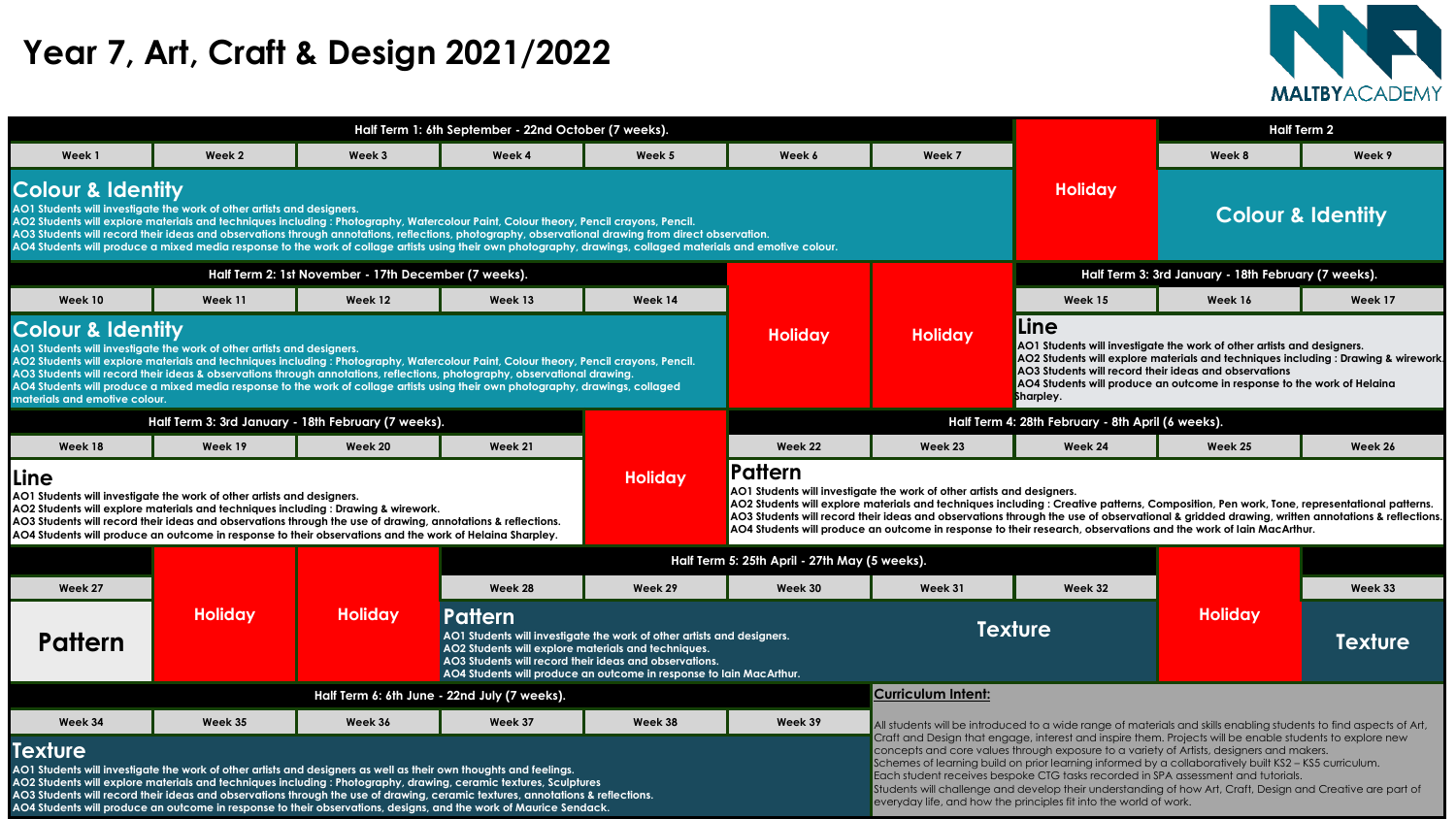|                                                                                                                                                                                                                                                                                                                                                                                                                                                                                                                                    |                                                                                                                                                                                                                                                                                                                                                                                                                                                                                                                                                                                                             |         | Half Term 1: 6th September - 22nd October (7 weeks). |                |                     |                                                                                                                                                                                                                                                                | <b>Half Term 2</b>                                |                                                     |         |
|------------------------------------------------------------------------------------------------------------------------------------------------------------------------------------------------------------------------------------------------------------------------------------------------------------------------------------------------------------------------------------------------------------------------------------------------------------------------------------------------------------------------------------|-------------------------------------------------------------------------------------------------------------------------------------------------------------------------------------------------------------------------------------------------------------------------------------------------------------------------------------------------------------------------------------------------------------------------------------------------------------------------------------------------------------------------------------------------------------------------------------------------------------|---------|------------------------------------------------------|----------------|---------------------|----------------------------------------------------------------------------------------------------------------------------------------------------------------------------------------------------------------------------------------------------------------|---------------------------------------------------|-----------------------------------------------------|---------|
| Week 1                                                                                                                                                                                                                                                                                                                                                                                                                                                                                                                             | Week 2                                                                                                                                                                                                                                                                                                                                                                                                                                                                                                                                                                                                      | Week 3  | Week 4                                               | Week 5         | Week 6              | Week 7                                                                                                                                                                                                                                                         |                                                   | Week 8                                              | Week 9  |
| ets                                                                                                                                                                                                                                                                                                                                                                                                                                                                                                                                | lents will investigate the work of other artists and designers.<br>lents will explore materials and techniques including : Photography, Watercolour Paint, Acrylic paint, Pencil crayons, Pencil.<br>lents will record their ideas and observations through annotations, reflections, photography, observational drawing from direct observation and gridded drawing from own photography.<br>lents will produce a photorealistic painting in response to the work of Sarah Graham, using their own photography and independent choice of material.<br>Half Term 2: 1st November - 17th December (7 weeks). |         |                                                      |                |                     |                                                                                                                                                                                                                                                                |                                                   | <b>Sweets</b>                                       |         |
|                                                                                                                                                                                                                                                                                                                                                                                                                                                                                                                                    |                                                                                                                                                                                                                                                                                                                                                                                                                                                                                                                                                                                                             |         |                                                      |                |                     |                                                                                                                                                                                                                                                                |                                                   | Half Term 3: 3rd January - 18th February (7 weeks). |         |
| Week 10                                                                                                                                                                                                                                                                                                                                                                                                                                                                                                                            | Week 11                                                                                                                                                                                                                                                                                                                                                                                                                                                                                                                                                                                                     | Week 12 | Week 13                                              | Week 14        |                     |                                                                                                                                                                                                                                                                | Week 15                                           | Week 16                                             | Week 17 |
| ets<br>lents will investigate the work of other Artists.<br>lents will explore materials and techniques including : Photography, Watercolour Paint, Acrylic paint, Pencil crayons, Pencil.<br>lents will record their ideas and observations through annotations, reflections, photography, observational drawing from direct<br>on and gridded drawing from own photography.<br>lents will produce a photorealistic painting in response to the work of Sarah Graham, using their own photography and<br>dent choice of material. |                                                                                                                                                                                                                                                                                                                                                                                                                                                                                                                                                                                                             |         |                                                      |                | <b>Holiday</b>      | <b>Holiday</b>                                                                                                                                                                                                                                                 |                                                   | <b>Architecture</b>                                 |         |
|                                                                                                                                                                                                                                                                                                                                                                                                                                                                                                                                    | Half Term 3: 3rd January - 18th February (7 weeks).                                                                                                                                                                                                                                                                                                                                                                                                                                                                                                                                                         |         |                                                      |                |                     |                                                                                                                                                                                                                                                                | Half Term 4: 28th February - 8th April (6 weeks). |                                                     |         |
| Week 18                                                                                                                                                                                                                                                                                                                                                                                                                                                                                                                            | Week 19                                                                                                                                                                                                                                                                                                                                                                                                                                                                                                                                                                                                     | Week 20 | Week 21                                              |                | Week 22             | Week 23                                                                                                                                                                                                                                                        | Week 24                                           | Week 25                                             | Week 26 |
| <b>itecture</b>                                                                                                                                                                                                                                                                                                                                                                                                                                                                                                                    | lents will investigate the work of other artists and designers.<br>lents will use a range of materials including, pen, pencil, collage & cardboard.<br>lents will record their ideas through drawing, planning, photography & annotation.                                                                                                                                                                                                                                                                                                                                                                   |         |                                                      | <b>Holiday</b> | <b>Architecture</b> | AO1 Students will investigate the work of other artists and designers.<br>AO2 Students will use a range of materials including, pen, pencil, collage & cardboard.<br>AO3 Students will record their ideas through drawing, planning, photography & annotation. |                                                   |                                                     |         |



|                                                                                                              |                                                                                                                                                                                                                                                                |                                                      | Half Term 1: 6th September - 22nd October (7 weeks).                                                                                                                                                                                                                                                                                                                                                                                                                                                  |                |                                                                                                                                                                                                                                                                                                                                    |                                                                                                              |  |
|--------------------------------------------------------------------------------------------------------------|----------------------------------------------------------------------------------------------------------------------------------------------------------------------------------------------------------------------------------------------------------------|------------------------------------------------------|-------------------------------------------------------------------------------------------------------------------------------------------------------------------------------------------------------------------------------------------------------------------------------------------------------------------------------------------------------------------------------------------------------------------------------------------------------------------------------------------------------|----------------|------------------------------------------------------------------------------------------------------------------------------------------------------------------------------------------------------------------------------------------------------------------------------------------------------------------------------------|--------------------------------------------------------------------------------------------------------------|--|
| Week 1                                                                                                       | Week 2                                                                                                                                                                                                                                                         | Week 3                                               | Week 4                                                                                                                                                                                                                                                                                                                                                                                                                                                                                                | Week 5         | Week 6                                                                                                                                                                                                                                                                                                                             | Week 7                                                                                                       |  |
| <b>Sweets</b>                                                                                                | AO1 Students will investigate the work of other artists and designers.                                                                                                                                                                                         |                                                      | AO2 Students will explore materials and techniques including : Photography, Watercolour Paint, Acrylic paint, Pencil crayons, Pencil.<br>AO3 Students will record their ideas and observations through annotations, reflections, photography, observational drawing from direct observation and gridded drawing from own photography.<br>AO4 Students will produce a photorealistic painting in response to the work of Sarah Graham, using their own photography and independent choice of material. |                |                                                                                                                                                                                                                                                                                                                                    |                                                                                                              |  |
|                                                                                                              |                                                                                                                                                                                                                                                                | Half Term 2: 1st November - 17th December (7 weeks). |                                                                                                                                                                                                                                                                                                                                                                                                                                                                                                       |                |                                                                                                                                                                                                                                                                                                                                    |                                                                                                              |  |
| Week 10                                                                                                      | Week 11                                                                                                                                                                                                                                                        | Week 12                                              | Week 13                                                                                                                                                                                                                                                                                                                                                                                                                                                                                               | Week 14        |                                                                                                                                                                                                                                                                                                                                    |                                                                                                              |  |
| <b>Sweets</b><br>AO1 Students will investigate the work of other Artists.<br>independent choice of material. | observation and gridded drawing from own photography.                                                                                                                                                                                                          |                                                      | AO2 Students will explore materials and techniques including : Photography, Watercolour Paint, Acrylic paint, Pencil crayons, Pencil.<br>AO3 Students will record their ideas and observations through annotations, reflections, photography, observational drawing from direct<br>AO4 Students will produce a photorealistic painting in response to the work of Sarah Graham, using their own photography and                                                                                       |                | <b>Holiday</b>                                                                                                                                                                                                                                                                                                                     | <b>Holiday</b>                                                                                               |  |
|                                                                                                              | Half Term 3: 3rd January - 18th February (7 weeks).                                                                                                                                                                                                            |                                                      |                                                                                                                                                                                                                                                                                                                                                                                                                                                                                                       |                |                                                                                                                                                                                                                                                                                                                                    | <b>Half Term</b>                                                                                             |  |
| Week 18                                                                                                      | Week 19                                                                                                                                                                                                                                                        | Week 20                                              | Week 21                                                                                                                                                                                                                                                                                                                                                                                                                                                                                               |                | Week 22                                                                                                                                                                                                                                                                                                                            | Week 23                                                                                                      |  |
| <b>Architecture</b>                                                                                          | AO1 Students will investigate the work of other artists and designers.<br>AO2 Students will use a range of materials including, pen, pencil, collage & cardboard.<br>AO3 Students will record their ideas through drawing, planning, photography & annotation. |                                                      | AO4 Students will create their own surrealist building in cardboard developed from their research and designs.                                                                                                                                                                                                                                                                                                                                                                                        | <b>Holiday</b> | Architecture<br>AO1 Students will investigate the work of other artists a<br>AO2 Students will use a range of materials including, p<br>AO3 Students will record their ideas through drawing,<br>AO4 Students will create their own surrealist building in                                                                         |                                                                                                              |  |
|                                                                                                              |                                                                                                                                                                                                                                                                |                                                      |                                                                                                                                                                                                                                                                                                                                                                                                                                                                                                       |                | Half Term 5: 25th April - 27th May (5 weeks).                                                                                                                                                                                                                                                                                      |                                                                                                              |  |
| Week 27                                                                                                      |                                                                                                                                                                                                                                                                |                                                      | Week 28                                                                                                                                                                                                                                                                                                                                                                                                                                                                                               | Week 29        | Week 30                                                                                                                                                                                                                                                                                                                            | Week 31                                                                                                      |  |
|                                                                                                              | <b>Holiday</b>                                                                                                                                                                                                                                                 | <b>Holiday</b>                                       | Sculpture<br>AO1 Students will investigate the work of other artists and craftspeople                                                                                                                                                                                                                                                                                                                                                                                                                 |                | AO2 Students will explore the use of different materials including, drawing, pen, mod rock, clay and wire.<br>AO3 Students will record their ideas through drawing, planning, annotations, direct observation of existing art<br>AO4 Students will present their own sculpture based on their research, observations and planning. |                                                                                                              |  |
|                                                                                                              |                                                                                                                                                                                                                                                                |                                                      | Half Term 6: 6th June - 22nd July (7 weeks).                                                                                                                                                                                                                                                                                                                                                                                                                                                          |                |                                                                                                                                                                                                                                                                                                                                    | <b>Curriculum Intent:</b>                                                                                    |  |
| Week 34                                                                                                      | Week 35                                                                                                                                                                                                                                                        | Week 36                                              | Week 37                                                                                                                                                                                                                                                                                                                                                                                                                                                                                               | Week 38        | Week 39                                                                                                                                                                                                                                                                                                                            | All students will be introdu                                                                                 |  |
| <b>Sculpture</b>                                                                                             | AO1 Students will investigate the work of other artists and craftspeople                                                                                                                                                                                       |                                                      |                                                                                                                                                                                                                                                                                                                                                                                                                                                                                                       |                |                                                                                                                                                                                                                                                                                                                                    | Craft and Design that en<br>concepts and core value<br>Schemes of learning build<br>Each student receives he |  |

**AO4 Students will create their own surrealist building in cardboard developed from their research and designs.** 

|         |                |                |                                                                                                                                                                                                                                                                                                                                                                                                                                                 | Half Term 5: 25th April - 27th May (5 weeks). |         |                           |         |                                                                                                                                                                                                      |         |
|---------|----------------|----------------|-------------------------------------------------------------------------------------------------------------------------------------------------------------------------------------------------------------------------------------------------------------------------------------------------------------------------------------------------------------------------------------------------------------------------------------------------|-----------------------------------------------|---------|---------------------------|---------|------------------------------------------------------------------------------------------------------------------------------------------------------------------------------------------------------|---------|
| Week 27 |                |                | Week 28                                                                                                                                                                                                                                                                                                                                                                                                                                         | Week 29                                       | Week 30 | Week 31                   | Week 32 |                                                                                                                                                                                                      | Week 33 |
|         | <b>Holiday</b> | <b>Holiday</b> | Sculpture<br>AO1 Students will investigate the work of other artists and craftspeople<br>AO2 Students will explore the use of different materials including, drawing, pen, mod rock, clay and wire.<br>AO3 Students will record their ideas through drawing, planning, annotations, direct observation of existing artworks & photography.<br>AO4 Students will present their own sculpture based on their research, observations and planning. |                                               |         |                           |         |                                                                                                                                                                                                      |         |
|         |                |                | Half Term 6: 6th June - 22nd July (7 weeks).                                                                                                                                                                                                                                                                                                                                                                                                    |                                               |         | <b>Curriculum Intent:</b> |         |                                                                                                                                                                                                      |         |
| Week 34 | Week 35        | Week 36        | Week 37                                                                                                                                                                                                                                                                                                                                                                                                                                         | Week 38                                       | Week 39 |                           |         | All students will be introduced to a wide range of materials and skills enabling students to find aspects of                                                                                         |         |
| ature i |                |                |                                                                                                                                                                                                                                                                                                                                                                                                                                                 |                                               |         |                           |         | Craft and Design that engage, interest and inspire them. Projects will be enable students to explore new<br>concepts and core values through exposure to a variety of Artists, designers and makers. |         |

Schemes of learning build on prior learning informed by a collaboratively built KS2 – KS5 curriculum. Each student receives bespoke CTG tasks recorded in SPA assessment and tutorials. Students will challenge and develop their understanding of how Art, Craft, Design and Creative are part of

everyday life, and how the principles fit into the world of work.

AO2 Students will explore the use of different materials including, drawing, pen, mod rock, clay and wire.

AO3 Students will record their ideas through drawing, planning, annotations, direct observation of existing artworks & photography.

AO4 Students will present their own sculpture based on their research, observations and planning.

### **Year 8, Art, Craft & Design 2021/2022**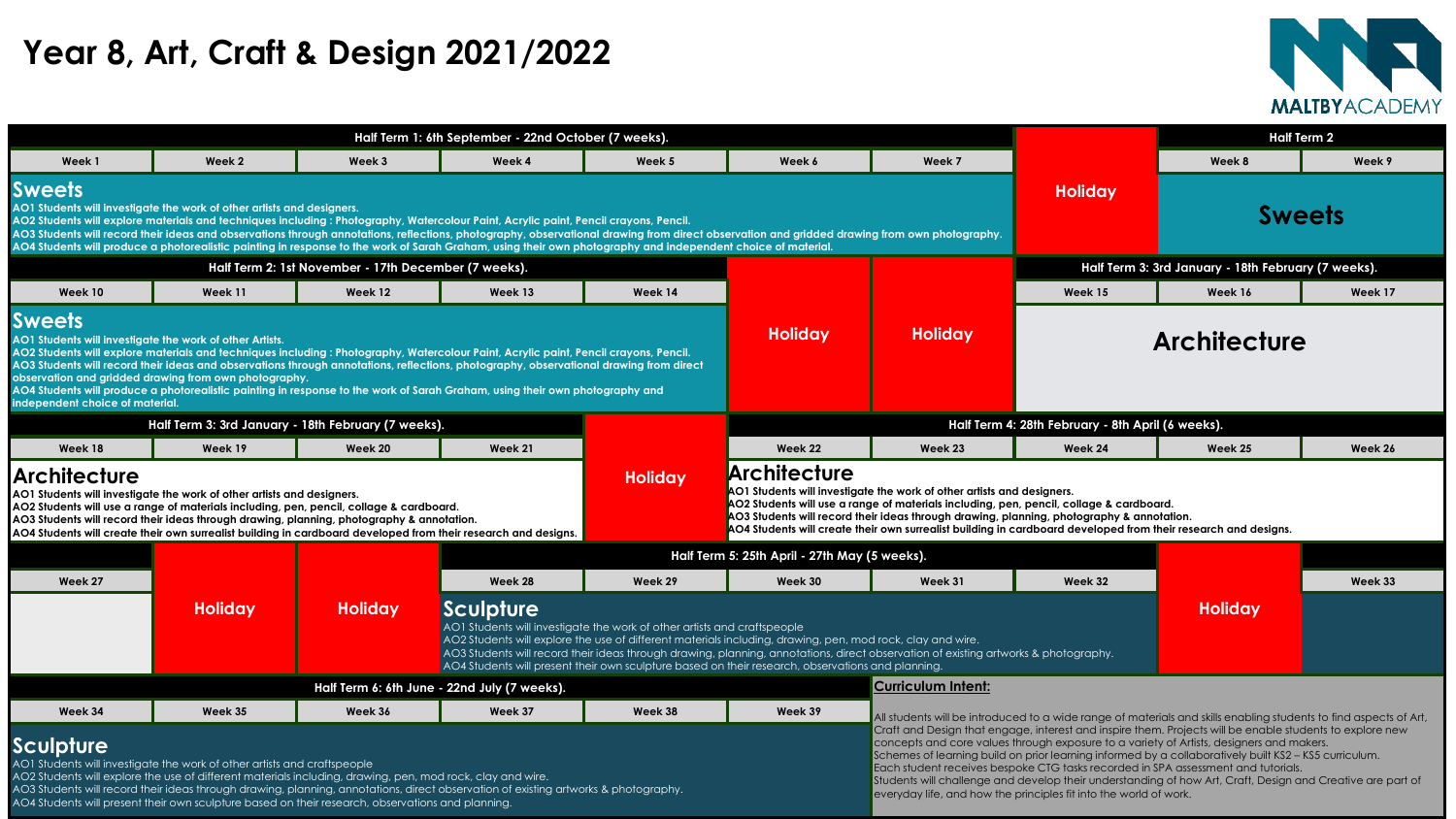|                                                                                                                                                                                                                                                                                                                                                                                                                                                                                                                                    |                                                                                                                                                                                                                                                                                                                                                                                                                                                           |                                                      | Half Term 1: 6th September - 22nd October (7 weeks). |                                                                        |                                                                                                                                                                                                                                                                                                                                                                                                                                                                                                                                                                                                                  |                           |                                                                                                                                                                                                                                                                                                               |         | <b>Half Term 2</b> |
|------------------------------------------------------------------------------------------------------------------------------------------------------------------------------------------------------------------------------------------------------------------------------------------------------------------------------------------------------------------------------------------------------------------------------------------------------------------------------------------------------------------------------------|-----------------------------------------------------------------------------------------------------------------------------------------------------------------------------------------------------------------------------------------------------------------------------------------------------------------------------------------------------------------------------------------------------------------------------------------------------------|------------------------------------------------------|------------------------------------------------------|------------------------------------------------------------------------|------------------------------------------------------------------------------------------------------------------------------------------------------------------------------------------------------------------------------------------------------------------------------------------------------------------------------------------------------------------------------------------------------------------------------------------------------------------------------------------------------------------------------------------------------------------------------------------------------------------|---------------------------|---------------------------------------------------------------------------------------------------------------------------------------------------------------------------------------------------------------------------------------------------------------------------------------------------------------|---------|--------------------|
| Week 1                                                                                                                                                                                                                                                                                                                                                                                                                                                                                                                             | Week 2                                                                                                                                                                                                                                                                                                                                                                                                                                                    | Week 3                                               | Week 4                                               | Week 5                                                                 | Week 6                                                                                                                                                                                                                                                                                                                                                                                                                                                                                                                                                                                                           | Week 7                    |                                                                                                                                                                                                                                                                                                               | Week 8  | Week 9             |
| <b>Superheroes : Portraiture</b><br>AO4 Students will produce a realistic tonal portrait.                                                                                                                                                                                                                                                                                                                                                                                                                                          | AO1 Students will investigate the work of other artists and designers, and the theme of Superheroes as a whole.<br>AO2 Students will explore materials and techniques including : Gridded drawing, Photography, Realism, tonal shading                                                                                                                                                                                                                    |                                                      |                                                      |                                                                        | AO3 Students will record their ideas and observations through annotations, reflections, photography, observational drawing from gridded drawing and their own designs and planning.                                                                                                                                                                                                                                                                                                                                                                                                                              |                           | <b>Holiday</b>                                                                                                                                                                                                                                                                                                |         |                    |
|                                                                                                                                                                                                                                                                                                                                                                                                                                                                                                                                    |                                                                                                                                                                                                                                                                                                                                                                                                                                                           | Half Term 2: 1st November - 17th December (7 weeks). |                                                      |                                                                        |                                                                                                                                                                                                                                                                                                                                                                                                                                                                                                                                                                                                                  |                           | Half Term 3: 3rd January - 18th February (7 weeks).                                                                                                                                                                                                                                                           |         |                    |
| Week 10                                                                                                                                                                                                                                                                                                                                                                                                                                                                                                                            | Week 11                                                                                                                                                                                                                                                                                                                                                                                                                                                   | Week 12                                              | Week 13                                              | Week 14                                                                |                                                                                                                                                                                                                                                                                                                                                                                                                                                                                                                                                                                                                  |                           | Week 15                                                                                                                                                                                                                                                                                                       | Week 16 | Week 17            |
| <b>Superheroes: Printmaking</b>                                                                                                                                                                                                                                                                                                                                                                                                                                                                                                    | AO1 Students will investigate how they can develop their own cause and superpower.<br>AO2 Students will explore materials and techniques including : Lino cutting, printmaking.<br>AO3 Students will record their ideas and observations through annotations, reflections, photography, their own designs and planning.<br>AO4 Students will produce a Superhero based on their own portrait and design development exploring their superpower and cause. |                                                      |                                                      |                                                                        | <b>Holiday</b>                                                                                                                                                                                                                                                                                                                                                                                                                                                                                                                                                                                                   | <b>Holiday</b>            | <b>Superheroes: Printmaking</b>                                                                                                                                                                                                                                                                               |         |                    |
|                                                                                                                                                                                                                                                                                                                                                                                                                                                                                                                                    | Half Term 3: 3rd January - 18th February (7 weeks).                                                                                                                                                                                                                                                                                                                                                                                                       |                                                      |                                                      |                                                                        |                                                                                                                                                                                                                                                                                                                                                                                                                                                                                                                                                                                                                  |                           | Half Term 4: 28th February - 8th April (6 weeks).                                                                                                                                                                                                                                                             |         |                    |
| Week 18                                                                                                                                                                                                                                                                                                                                                                                                                                                                                                                            | Week 19                                                                                                                                                                                                                                                                                                                                                                                                                                                   | Week 20                                              | Week 21                                              |                                                                        | Week 22                                                                                                                                                                                                                                                                                                                                                                                                                                                                                                                                                                                                          | Week 23                   | Week 24                                                                                                                                                                                                                                                                                                       | Week 25 | Week 26            |
| <b>Superheroes : Painting</b><br>AO1 Students will investigate the work of other artists and designers, and the theme of Superheroes as a whole.<br>AO2 Students will explore materials and techniques including : Drawing, Photography, Acrylic painting<br>AO3 Students will record their ideas and observations through annotations, reflections, photography,<br>observational and their own designs and planning.<br>AO4 Students will produce a painting reflecting their superhero character and the work of other artists. |                                                                                                                                                                                                                                                                                                                                                                                                                                                           |                                                      |                                                      | <b>Holiday</b>                                                         | <b>. .</b> .<br><b>Contract Contract Contract Contract</b><br><b>Superheroes: Painting</b><br>AO1 Students will investigate the work of other artists and designers, and the theme of Superheroes as a whole.<br>AO2 Students will explore materials and techniques including : Drawing, Photography, Acrylic painting<br>AO3 Students will record their ideas and observations through annotations, reflections, photography, observational and their own designs<br>and planning.<br>$\overline{A\rm O4}$ Students will produce a painting reflecting their superhero character and the work of other artists. |                           |                                                                                                                                                                                                                                                                                                               |         |                    |
|                                                                                                                                                                                                                                                                                                                                                                                                                                                                                                                                    |                                                                                                                                                                                                                                                                                                                                                                                                                                                           |                                                      |                                                      |                                                                        | Half Term 5: 25th April - 27th May (5 weeks).                                                                                                                                                                                                                                                                                                                                                                                                                                                                                                                                                                    |                           |                                                                                                                                                                                                                                                                                                               |         |                    |
| Week 27                                                                                                                                                                                                                                                                                                                                                                                                                                                                                                                            |                                                                                                                                                                                                                                                                                                                                                                                                                                                           |                                                      | Week 28                                              | Week 29                                                                | Week 30                                                                                                                                                                                                                                                                                                                                                                                                                                                                                                                                                                                                          | Week 31                   | Week 32                                                                                                                                                                                                                                                                                                       |         | Week 33            |
|                                                                                                                                                                                                                                                                                                                                                                                                                                                                                                                                    | <b>Holiday</b>                                                                                                                                                                                                                                                                                                                                                                                                                                            | <b>Holiday</b>                                       | Superheroes : Armature                               | AO1 Students will investigate the work of other artists and designers. | <b>Holiday</b><br>AO2 Students will explore materials and techniques including : upcycling, joining, layering, fashion, body form, material manipulation.<br>AO3 Students will record their ideas and observations through annotations, reflections, photography, and their own designs and planning.<br>AO4 Students will produce a piece of body adornment reflecting their superhero character and the work of other artists.                                                                                                                                                                                 |                           |                                                                                                                                                                                                                                                                                                               |         |                    |
|                                                                                                                                                                                                                                                                                                                                                                                                                                                                                                                                    |                                                                                                                                                                                                                                                                                                                                                                                                                                                           |                                                      | Half Term 6: 6th June - 22nd July (7 weeks).         |                                                                        |                                                                                                                                                                                                                                                                                                                                                                                                                                                                                                                                                                                                                  | <b>Curriculum Intent:</b> |                                                                                                                                                                                                                                                                                                               |         |                    |
| Week 34                                                                                                                                                                                                                                                                                                                                                                                                                                                                                                                            | Week 35                                                                                                                                                                                                                                                                                                                                                                                                                                                   | Week 36                                              | Week 37                                              | Week 38                                                                | Week 39                                                                                                                                                                                                                                                                                                                                                                                                                                                                                                                                                                                                          |                           | All students will be introduced to a wide range of materials and skills enabling students to find aspects of Art,                                                                                                                                                                                             |         |                    |
| <b>Superheroes : Armature</b>                                                                                                                                                                                                                                                                                                                                                                                                                                                                                                      |                                                                                                                                                                                                                                                                                                                                                                                                                                                           |                                                      |                                                      |                                                                        |                                                                                                                                                                                                                                                                                                                                                                                                                                                                                                                                                                                                                  |                           | Craft and Design that engage, interest and inspire them. Projects will be enable students to explore new<br>concepts and core values through exposure to a variety of Artists, designers and makers.<br>Schemes of learning build on prior learning informed by a collaboratively built KS2 - KS5 curriculum. |         |                    |

|                                                                                                                                                                                                                                                                                                                                                                                              |                                 |                                                     | <b>MALTBYACADEMY</b> |  |  |  |  |  |  |
|----------------------------------------------------------------------------------------------------------------------------------------------------------------------------------------------------------------------------------------------------------------------------------------------------------------------------------------------------------------------------------------------|---------------------------------|-----------------------------------------------------|----------------------|--|--|--|--|--|--|
|                                                                                                                                                                                                                                                                                                                                                                                              |                                 |                                                     | <b>Half Term 2</b>   |  |  |  |  |  |  |
| Week 7                                                                                                                                                                                                                                                                                                                                                                                       |                                 | Week 8                                              | Week 9               |  |  |  |  |  |  |
| s and planning.                                                                                                                                                                                                                                                                                                                                                                              | <b>Holiday</b>                  |                                                     |                      |  |  |  |  |  |  |
|                                                                                                                                                                                                                                                                                                                                                                                              |                                 | Half Term 3: 3rd January - 18th February (7 weeks). |                      |  |  |  |  |  |  |
|                                                                                                                                                                                                                                                                                                                                                                                              | Week 15                         | Week 16                                             | Week 17              |  |  |  |  |  |  |
| <b>Holiday</b>                                                                                                                                                                                                                                                                                                                                                                               | <b>Superheroes: Printmaking</b> |                                                     |                      |  |  |  |  |  |  |
| Half Term 4: 28th February - 8th April (6 weeks).                                                                                                                                                                                                                                                                                                                                            |                                 |                                                     |                      |  |  |  |  |  |  |
|                                                                                                                                                                                                                                                                                                                                                                                              |                                 |                                                     |                      |  |  |  |  |  |  |
| <b>Week 23</b>                                                                                                                                                                                                                                                                                                                                                                               | Week 24                         | Week 25                                             | Week 26              |  |  |  |  |  |  |
|                                                                                                                                                                                                                                                                                                                                                                                              |                                 |                                                     |                      |  |  |  |  |  |  |
| Painting<br>e the work of other artists and designers, and the theme of Superheroes as a whole.<br>aterials and techniques including : Drawing, Photography, Acrylic painting<br>ir ideas and observations through annotations, reflections, photography, observational and their own designs<br>I painting reflecting their superhero character and the work of other artists.<br>5 weeks). |                                 |                                                     |                      |  |  |  |  |  |  |
| Week 31                                                                                                                                                                                                                                                                                                                                                                                      | Week 32                         |                                                     | Week 33              |  |  |  |  |  |  |
| ayering, fashion, body form, material manipulation.<br>ns, photography, and their own designs and planning.<br>aracter and the work of other artists.                                                                                                                                                                                                                                        |                                 | <b>Holiday</b>                                      |                      |  |  |  |  |  |  |
| <b>Curriculum Intent:</b>                                                                                                                                                                                                                                                                                                                                                                    |                                 |                                                     |                      |  |  |  |  |  |  |

**AO1 Students will investigate the work of other artists and designers.** 

**AO2 Students will explore materials and techniques including : upcycling, joining, layering, fashion, body form, material manipulation. AO3 Students will record their ideas and observations through annotations, reflections, photography, and their own designs and planning. AO4 Students will produce a piece of body adornment reflecting their superhero character and the work of other artists.** 



### **Year 9, Art, Craft & Design 2021/2022**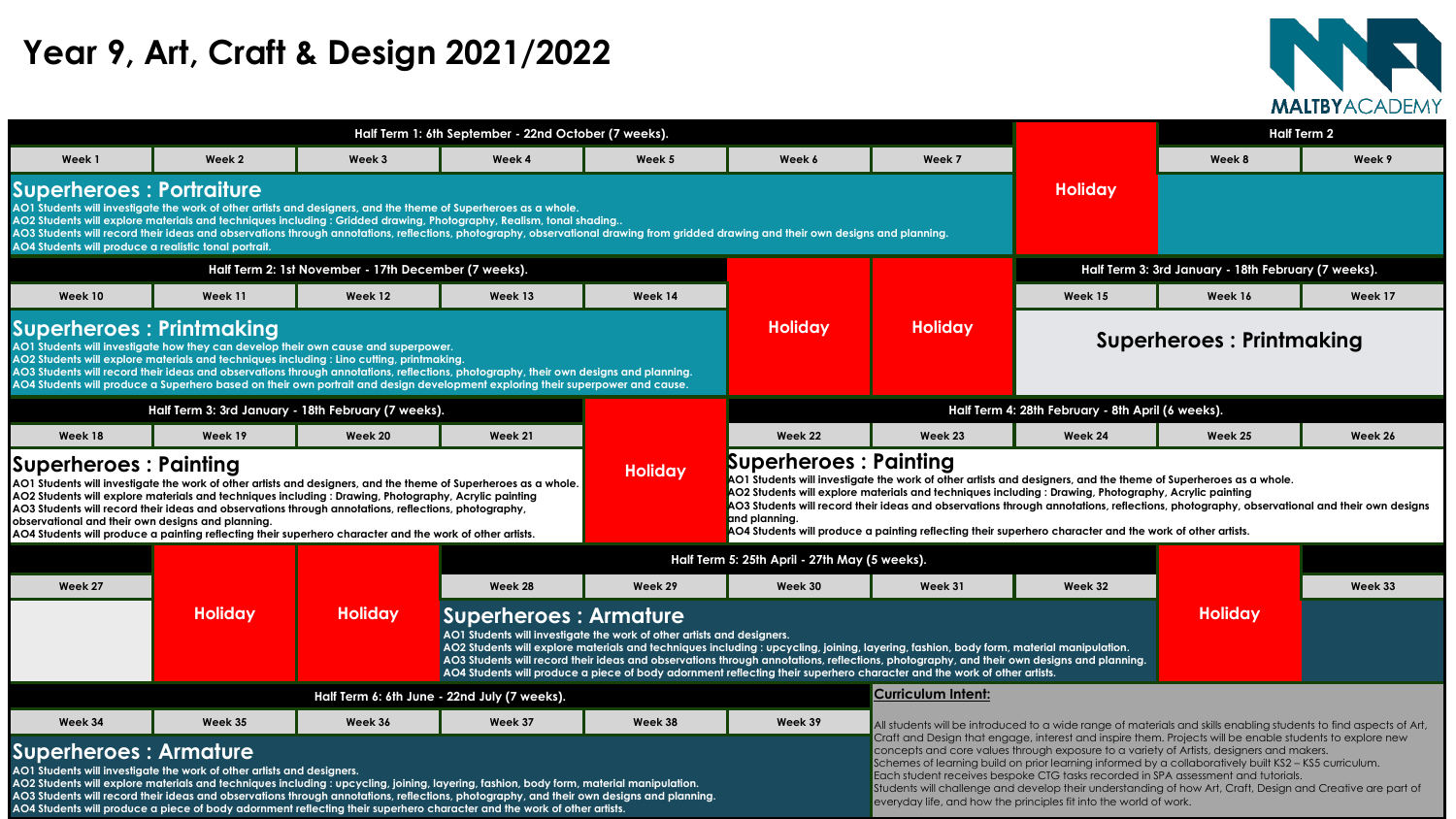|        | Half Term 1: 6th September - 22nd October (7 weeks). |        |        |        |  |  |  |  |  |
|--------|------------------------------------------------------|--------|--------|--------|--|--|--|--|--|
| Week 1 | Week 2                                               | Week 3 | Week 4 | Week 5 |  |  |  |  |  |

#### **S66**

**AO1 Students will investigate their experiences of their own local area, alongside the work of other artists and designers.**  AO2 Students will explore a wide range of skills, materials and techniques which will provide them with a foundation upon which to AO3 Students will record their ideas and observations through annotations, reflections, photography, observational drawings, plann **AO4 Students will produce a range of outcomes linked to their personal theme withing S66.**

AO3 Students will record their ideas and observations through annotations, reflections, photography, observational drawings, plann **designing for personalised outcomes.** 

| Half Term 2: 1st November - 17th December (7 weeks). |         |         |         |         |  |  |  |  |  |
|------------------------------------------------------|---------|---------|---------|---------|--|--|--|--|--|
| Week 10                                              | Week 11 | Week 12 | Week 13 | Week 14 |  |  |  |  |  |
|                                                      |         |         |         |         |  |  |  |  |  |

### **S66**

**AO1 Students will investigate their experiences of their own local area, alongside the work of other artists and designers.** 

**AO2 Students will explore a wide range of skills, materials and techniques.**

**AO4 Students will produce a range of outcomes linked to their personal theme withing S66.**

|                              | ear 10, Art, Craft & Design 2021/2022                                                                                                                                                                                                                                                                                                                                                                                                                                                                                                              |                                                      |                                                      |         |                                                                                                                        |                |                                                                                                                                                                                                                                                                                                                                                                                                                                                                                                                        |                                                     |                         |
|------------------------------|----------------------------------------------------------------------------------------------------------------------------------------------------------------------------------------------------------------------------------------------------------------------------------------------------------------------------------------------------------------------------------------------------------------------------------------------------------------------------------------------------------------------------------------------------|------------------------------------------------------|------------------------------------------------------|---------|------------------------------------------------------------------------------------------------------------------------|----------------|------------------------------------------------------------------------------------------------------------------------------------------------------------------------------------------------------------------------------------------------------------------------------------------------------------------------------------------------------------------------------------------------------------------------------------------------------------------------------------------------------------------------|-----------------------------------------------------|-------------------------|
|                              |                                                                                                                                                                                                                                                                                                                                                                                                                                                                                                                                                    |                                                      | Half Term 1: 6th September - 22nd October (7 weeks). |         |                                                                                                                        |                |                                                                                                                                                                                                                                                                                                                                                                                                                                                                                                                        |                                                     | <b>HARRIFIEY ACADEM</b> |
| Week 1                       | Week 2                                                                                                                                                                                                                                                                                                                                                                                                                                                                                                                                             | Week 3                                               | Week 4                                               | Week 5  | Week 6                                                                                                                 | Week 7         |                                                                                                                                                                                                                                                                                                                                                                                                                                                                                                                        | Week 8                                              | Week 9                  |
|                              | lents will investigate their experiences of their own local area, alongside the work of other artists and designers.<br>lents will explore a wide range of skills, materials and techniques which will provide them with a foundation upon which to build personalised responses.<br>lents will record their ideas and observations through annotations, reflections, photography, observational drawings, planning and designing for personalised outcomes.<br>lents will produce a range of outcomes linked to their personal theme withing S66. |                                                      |                                                      |         |                                                                                                                        |                | <b>Holiday</b>                                                                                                                                                                                                                                                                                                                                                                                                                                                                                                         |                                                     | <b>S66</b>              |
|                              |                                                                                                                                                                                                                                                                                                                                                                                                                                                                                                                                                    | Half Term 2: 1st November - 17th December (7 weeks). |                                                      |         |                                                                                                                        |                |                                                                                                                                                                                                                                                                                                                                                                                                                                                                                                                        | Half Term 3: 3rd January - 18th February (7 weeks). |                         |
| <b>Week 10</b>               | Week 11                                                                                                                                                                                                                                                                                                                                                                                                                                                                                                                                            | Week 12                                              | Week 13                                              | Week 14 |                                                                                                                        |                | Week 15                                                                                                                                                                                                                                                                                                                                                                                                                                                                                                                | Week 16                                             | Week 17                 |
| g for personalised outcomes. | lents will investigate their experiences of their own local area, alongside the work of other artists and designers.<br>lents will explore a wide range of skills, materials and techniques.<br>$\,$ lents will record their ideas and observations through annotations, reflections, photography, observational drawings, planning and $\,$<br>lents will produce a range of outcomes linked to their personal theme withing S66.                                                                                                                 |                                                      |                                                      |         | <b>Holiday</b>                                                                                                         | <b>Holiday</b> | <b>S66</b><br>AO1 Students will investigate their own theme within S66 and the work of others.<br>AO2 Students will explore personalised choices of materials to develop their skills.<br>AO3 Students will record their ideas and observations planning and designing for<br><b>personalised outcomes.</b><br>AO4 Students will produce a response to their project within the theme of S66.                                                                                                                          |                                                     |                         |
|                              | Half Term 3: 3rd January - 18th February (7 weeks).                                                                                                                                                                                                                                                                                                                                                                                                                                                                                                |                                                      |                                                      |         |                                                                                                                        |                | Half Term 4: 28th February - 8th April (6 weeks).                                                                                                                                                                                                                                                                                                                                                                                                                                                                      |                                                     |                         |
| Week 18                      | Week 19                                                                                                                                                                                                                                                                                                                                                                                                                                                                                                                                            | <b>Week 20</b>                                       | Week 21                                              |         | Week 22                                                                                                                | Week 23        | Week 24                                                                                                                                                                                                                                                                                                                                                                                                                                                                                                                | Week 25                                             | Week 26                 |
|                              | lents will investigate their own theme within S66 and the work of others.<br>ents will explore personalised choices of materials to develop their skills.<br>ents will record their ideas and observations planning and designing for personalised outcomes.<br>lents will produce a response to their project within the theme of S66.                                                                                                                                                                                                            |                                                      |                                                      | Holiday | <b>HIGNFY</b><br>designing for personalised outcomes.                                                                  |                | AO1 Students will investigate the theme of Have I Got News For You, alongside the work of other artists and designers.<br>AO2 Students will explore a wide range of skills, materials and techniques which will provide a foundation to build personalised responses.<br>AO3 Students will record their ideas and observations through annotations, reflections, photography, observational drawings, planning and<br><u>AO4 Students will produce a range of outcomes linked to their personal theme withing S66.</u> |                                                     |                         |
|                              |                                                                                                                                                                                                                                                                                                                                                                                                                                                                                                                                                    |                                                      |                                                      |         | Half Term 5: 25th April - 27th May (5 weeks).                                                                          |                |                                                                                                                                                                                                                                                                                                                                                                                                                                                                                                                        |                                                     |                         |
| Week 27                      |                                                                                                                                                                                                                                                                                                                                                                                                                                                                                                                                                    |                                                      | Week 28                                              | Week 29 | Week 30                                                                                                                | Week 31        | Week 32                                                                                                                                                                                                                                                                                                                                                                                                                                                                                                                |                                                     | Week 33                 |
|                              | <b>Holiday</b>                                                                                                                                                                                                                                                                                                                                                                                                                                                                                                                                     | <b>Holiday</b>                                       | <b>HIGNFY</b>                                        |         | AO1 Students will investigate the theme of Have I Got News For You, alongside the work of other artists and designers. |                | AO2 Students will explore a wide range of skills, materials and techniques which will provide them with a foundation upon which to build                                                                                                                                                                                                                                                                                                                                                                               | <b>Holiday</b>                                      |                         |

AO2 Students will explore a wide range of skills, materials and techniques which will provide them with a foundation upon which to AO3 Students will record their ideas and observations through annotations, reflections, photography, observational drawings, plani **outcomes.** 



| Half Term 3: 3rd January - 18th February (7 weeks). |                                                                                                                                                                                                                                                                                                                                                                       |                |                                                                                                                                                                                                                                                                                                                                                                                                                                                                                    |                                                                                                                                                                                                                                                                                             | <b>Half Terr</b> |                                                   |  |
|-----------------------------------------------------|-----------------------------------------------------------------------------------------------------------------------------------------------------------------------------------------------------------------------------------------------------------------------------------------------------------------------------------------------------------------------|----------------|------------------------------------------------------------------------------------------------------------------------------------------------------------------------------------------------------------------------------------------------------------------------------------------------------------------------------------------------------------------------------------------------------------------------------------------------------------------------------------|---------------------------------------------------------------------------------------------------------------------------------------------------------------------------------------------------------------------------------------------------------------------------------------------|------------------|---------------------------------------------------|--|
| Week 18                                             | Week 19                                                                                                                                                                                                                                                                                                                                                               | Week 20        | Week 21                                                                                                                                                                                                                                                                                                                                                                                                                                                                            |                                                                                                                                                                                                                                                                                             | Week 22          | Week 23                                           |  |
| <b>IS66</b>                                         | AO1 Students will investigate their own theme within S66 and the work of others.<br>AO2 Students will explore personalised choices of materials to develop their skills.<br>AO3 Students will record their ideas and observations planning and designing for personalised outcomes.<br>AO4 Students will produce a response to their project within the theme of S66. |                | <b>Holiday</b>                                                                                                                                                                                                                                                                                                                                                                                                                                                                     | <b>HIGNFY</b><br><b>AO1 Students will investigate the theme of Have I Go</b><br>AO2 Students will explore a wide range of skills, mat<br>AO3 Students will record their ideas and observation<br>designing for personalised outcomes.<br>AO4 Students will produce a range of outcomes link |                  |                                                   |  |
|                                                     |                                                                                                                                                                                                                                                                                                                                                                       |                | Half Term 5: 25th April - 27th May (5 weeks).                                                                                                                                                                                                                                                                                                                                                                                                                                      |                                                                                                                                                                                                                                                                                             |                  |                                                   |  |
| Week 27                                             |                                                                                                                                                                                                                                                                                                                                                                       |                | Week 28                                                                                                                                                                                                                                                                                                                                                                                                                                                                            | Week 29                                                                                                                                                                                                                                                                                     | Week 30          | Week 31                                           |  |
|                                                     | <b>Holiday</b>                                                                                                                                                                                                                                                                                                                                                        | <b>Holiday</b> | <b>HIGNFY</b><br>AO1 Students will investigate the theme of Have I Got News For You, alongside the work of other artists and a<br>AO2 Students will explore a wide range of skills, materials and techniques which will provide them with a fou<br>personalised responses.<br>AO3 Students will record their ideas and observations planning and designing for personalised outcomes.<br>AO4 Students will produce a range of outcomes linked to their personal theme withing S66. |                                                                                                                                                                                                                                                                                             |                  |                                                   |  |
|                                                     |                                                                                                                                                                                                                                                                                                                                                                       |                | Half Term 6: 6th June - 22nd July (7 weeks).                                                                                                                                                                                                                                                                                                                                                                                                                                       |                                                                                                                                                                                                                                                                                             |                  | <b>Curriculum Intent:</b>                         |  |
| Week 34                                             | Week 35                                                                                                                                                                                                                                                                                                                                                               | Week 36        | Week 37                                                                                                                                                                                                                                                                                                                                                                                                                                                                            | Week 38                                                                                                                                                                                                                                                                                     | Week 39          | All students will be introd                       |  |
| <b>HICNEY</b>                                       |                                                                                                                                                                                                                                                                                                                                                                       |                |                                                                                                                                                                                                                                                                                                                                                                                                                                                                                    |                                                                                                                                                                                                                                                                                             |                  | Craft and Design that e<br>concepts and core valu |  |

|                                                                      | <b>Curriculum Intent:</b>                                                                                                                                                                                                                                                                                                                                                                                                                                                                                                                                                          |
|----------------------------------------------------------------------|------------------------------------------------------------------------------------------------------------------------------------------------------------------------------------------------------------------------------------------------------------------------------------------------------------------------------------------------------------------------------------------------------------------------------------------------------------------------------------------------------------------------------------------------------------------------------------|
| Week 39                                                              | All students will be introduced to a wide range of materials and skills enabling students to find aspects of                                                                                                                                                                                                                                                                                                                                                                                                                                                                       |
| build personalised responses.<br>ning and designing for personalised | Craft and Design that engage, interest and inspire them. Projects will be enable students to explore new<br>concepts and core values through exposure to a variety of Artists, designers and makers.<br>Schemes of learning build on prior learning informed by a collaboratively built KS2 - KS5 curriculum.<br>Each student receives bespoke CTG tasks recorded in SPA assessment and tutorials.<br>Students will challenge and develop their understanding of how Art, Craft, Design and Creative are part<br>everyday life, and how the principles fit into the world of work. |

### **HIGNFY**

**AO1 Students will investigate the theme of Have I Got News For You, alongside the work of other artists and designers.** 

**AO4 Students will produce a range of outcomes linked to their personal theme withing S66.**

# **Year 10, Art, Craft & Design 2021/2022**